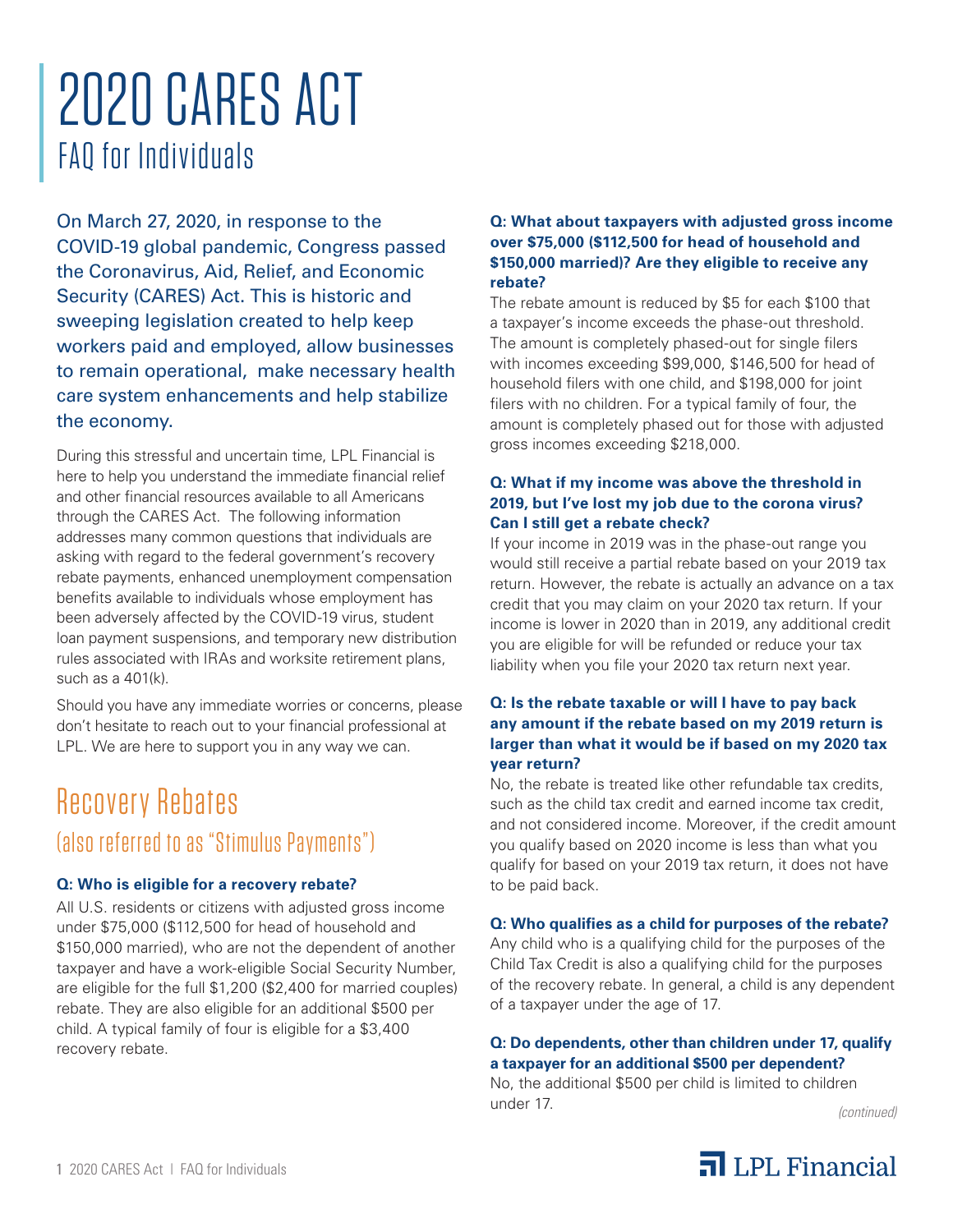#### **Q: Are individuals with little to no income or those on means-tested federal benefits, such as SSI, eligible for a recovery rebate?**

Yes, there is no qualifying income requirement. Even individuals with \$0 of income are eligible for a rebate so long as they are not the dependent of another taxpayer and have a work-eligible SSN.

#### **Q: Are seniors whose only income is from Social Security or a veteran whose only income is a veterans' disability payment eligible?**

Yes, as long as they are not the dependent of another taxpayer. The bill also provides IRS with additional tools to locate and provide rebates to low-income seniors who normally do not file a tax return by allowing them to base a rebate on Form SSA-1099, Social Security Benefit Statement or Form RRB-1099, which is the equivalent of the Social Security statement for Railroad Employees. However, seniors are still encouraged to file their 2019 tax return to ensure they receive their recovery rebate as quickly as possible.

#### **Q: Are college students eligible for a recovery rebate?**

Only if they are not considered a dependent of their parents. Generally, a full-time college student under the age of 24 is considered a dependent if their parent(s) provide more than half of their support.

#### **Q: I am eligible for a rebate, what do I have to do to receive it?**

For the vast majority of Americans, no action on their part will be required to receive a rebate check since the IRS will use a taxpayer's 2019 tax return if filed or their 2018 return if they haven't filed their 2019 return. This includes many individuals with very low income who file a tax return despite not owing any tax in order to take advantage of the refundable Earned Income Tax Credit and Child Tax Credit.

#### **Q: What should I do if I did not file a tax return for 2019 or 2018?**

The best way to ensure you receive a recovery rebate is to file a 2019 tax return if you have not already done so. This could be accomplished for free online from home using the IRS Free file program (https://www.irs.gov/filing/ free-file-do-your-federal-taxes-for-free). The bill also instructs the IRS to engage in a public campaign to alert all individuals of their eligibility for the rebate and how to receive it if they have not filed either a 2019 or 2018 tax return.

#### **Q: If I have a past due debt to a federal or state agency, or owe back taxes, will my rebate be reduced?**

No, the bill turns off nearly all administrative offsets that ordinarily may reduce tax refunds for individuals who have past tax debts, or who are behind on other payments to federal or state governments, including student loan payments. The only administrative offset that will be enforced applies to those who have past due child support payments that the states have reported to the Treasury Department.

## Unemployment Benefits

#### **Q: Who will be covered by the expanded program?**

The CARES Act includes far more workers than are usually eligible for unemployment benefits, including selfemployed people and part-time workers. Those who are unemployed, are partly unemployed or cannot work for a wide variety of coronavirus-related reasons will be more likely to receive benefits.

#### **Q: How much will I receive?**

It depends on your state. Generally speaking, under the plan, eligible workers will get an extra \$600 per week on top of their state benefit.

#### **Q: Are gig workers, freelancers and independent contractors covered?**

Yes, self-employed people are eligible for unemployment benefits under the CARES Act. Self-employed workers will also be eligible for the additional \$600 weekly benefit provided by the federal government.

#### **Q: What if I'm a part-time worker who lost my job because of a coronavirus reason, but my state doesn't cover part-time workers? Am I still eligible?**

Yes. Part-time workers are eligible for benefits, but the benefit amount and how long benefits will last depend on your state. They are also eligible for the additional \$600 weekly benefit.

#### **Q: What if I have COVID-19 or need to care for a family member who has it?**

If you've received a diagnosis, are experiencing symptoms or are seeking a diagnosis — and you're unemployed, partly unemployed or cannot work as a result — you will be covered. The same thing applies if you must care for a member of your family or household who has received a diagnosis.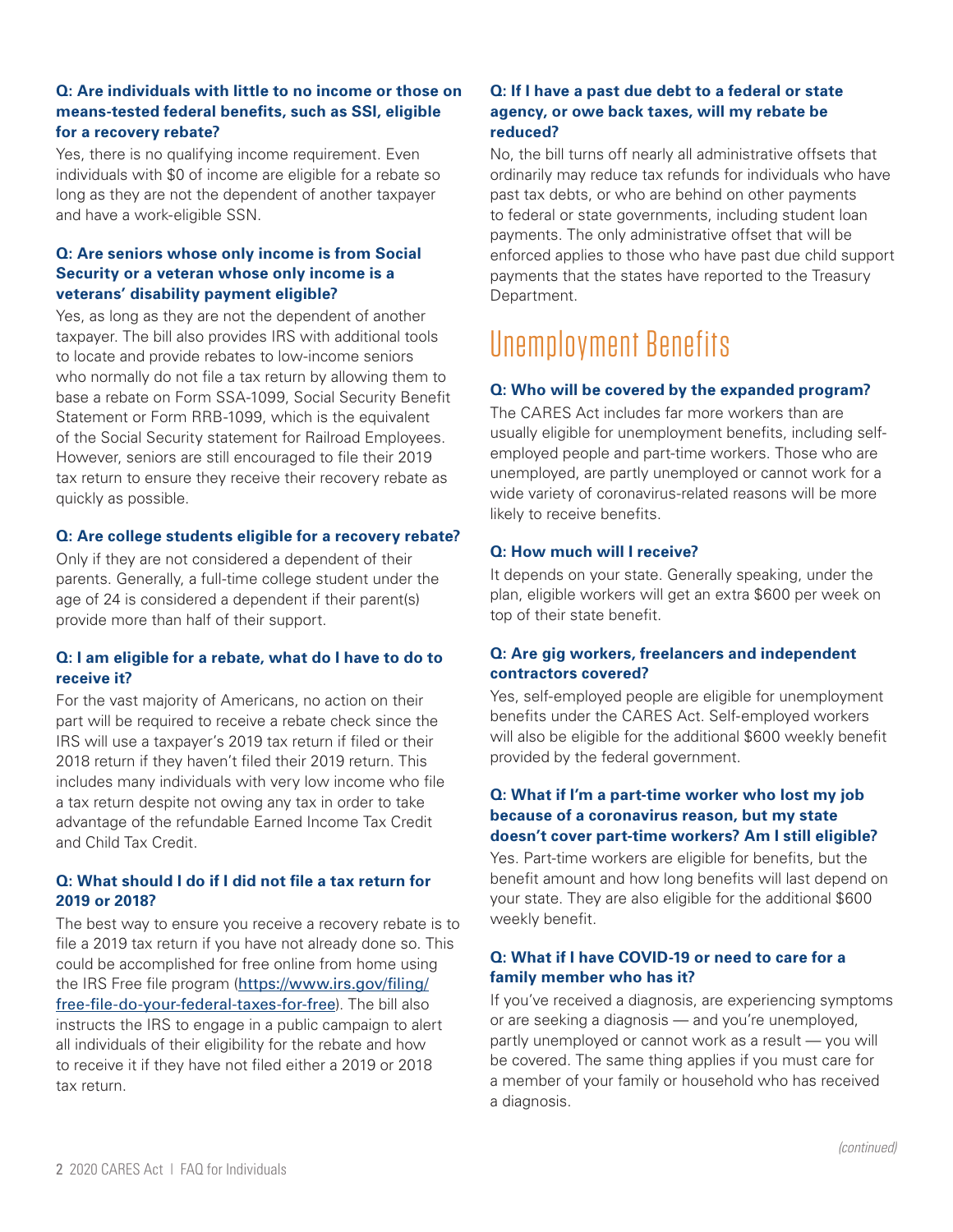#### **Q: What if I've been advised by a health care provider to quarantine myself because of exposure to coronavirus? And what about broader orders to stay home?**

People who must self-quarantine are covered. The legislation also says that individuals who are unable to get to work because of a quarantine imposed as a result of the outbreak are eligible.

#### **Q: I was about to start a new job and now can't get there because of an outbreak.**

You're eligible for benefits. You will also be covered if you were immediately laid off from a new job and did not have a sufficient work history to qualify for benefits under normal circumstances.

#### **Q: My employer shut down my workplace because of coronavirus. Am I eligible?**

Yes. If you are unemployed, partly unemployed or unable to work because your employer closed down, you're covered under the bill.

#### **Q: Whom does the bill leave out?**

Workers who are able to work from home, and those receiving paid sick leave or paid family leave are not covered. New entrants to the work force who cannot find jobs are also ineligible.

#### **Q: How long will the payments last?**

Many states already provide 26 weeks of benefits, though some states have trimmed that back while others provide a sliding scale tied to unemployment levels. The bill provides all eligible workers with an additional 13 weeks. So participants in states with 26 weeks would be eligible for a total of 39 weeks. The total amount cannot exceed 39 weeks, but it may be shorter in certain states. The extra \$600 payment will last for up to four months, covering weeks of unemployment ending July 31.

#### **Q: How long would the broader program last?**

Expanded coverage would be available to workers who were newly eligible for unemployment benefits for weeks starting on Jan. 27, 2020, and through Dec. 31, 2020.

#### **Q: I'm already receiving unemployment benefits. Will I receive any help?**

Yes. Even if you're already receiving unemployment benefits for reasons unrelated to the coronavirus, your state-level benefits will still be extended by 13 weeks. You will also receive the extra \$600 weekly benefit from the federal government.

#### **Q: My unemployment recently ran out — could I sign up again?**

Yes. If you've exhausted your benefits, eligible workers can generally reapply. But how much you get and for how long depends on the state where you worked. Everyone gets at least another 13 weeks, along with the extra \$600 payment through July 31.

#### **Q: How long will I need to wait for benefits?**

States have been incentivized to waive the one-week waiting period, but it's unclear how long it will take to process claims — especially with state offices so strained by a flood of them.

### Student Loans

#### **Q: How does the CARES Act affect student loan payments?**

Until Sept. 30, there will be automatic payment suspensions for any student loan held by the federal government. It is hard to contact many of the loan servicers right now, so you are advised to check your account online in the coming weeks. Once you are logged in, look for the current amount due. There, you should be able to see if the servicer has reset its billing systems so that you are showing no payment due.

Please note that the CARES Act excludes borrowers with private loans, as well as Perkins loans and commercially held Federal Family Education Loans (FFEL) loans. These are typically older loans (these programs no longer exist) but there are still many borrowers who are repaying them and will not receive the temporary benefits.

If you're not sure what types of student loans you have, contact your loan servicer to find out.

In addition, if it is possible, you should consider continuing to make your student loan payments.

#### **Q: Will my loan servicer charge me interest during the six-month period?**

The bill says that interest "shall not accrue" on the loan during the suspension period.

#### **Q: Is wage garnishment that resulted from being behind on my loan payments suspended during this six-month period?**

Yes. So is the seizure of tax refunds, the reduction of any other federal benefit payments and other involuntary collection efforts.